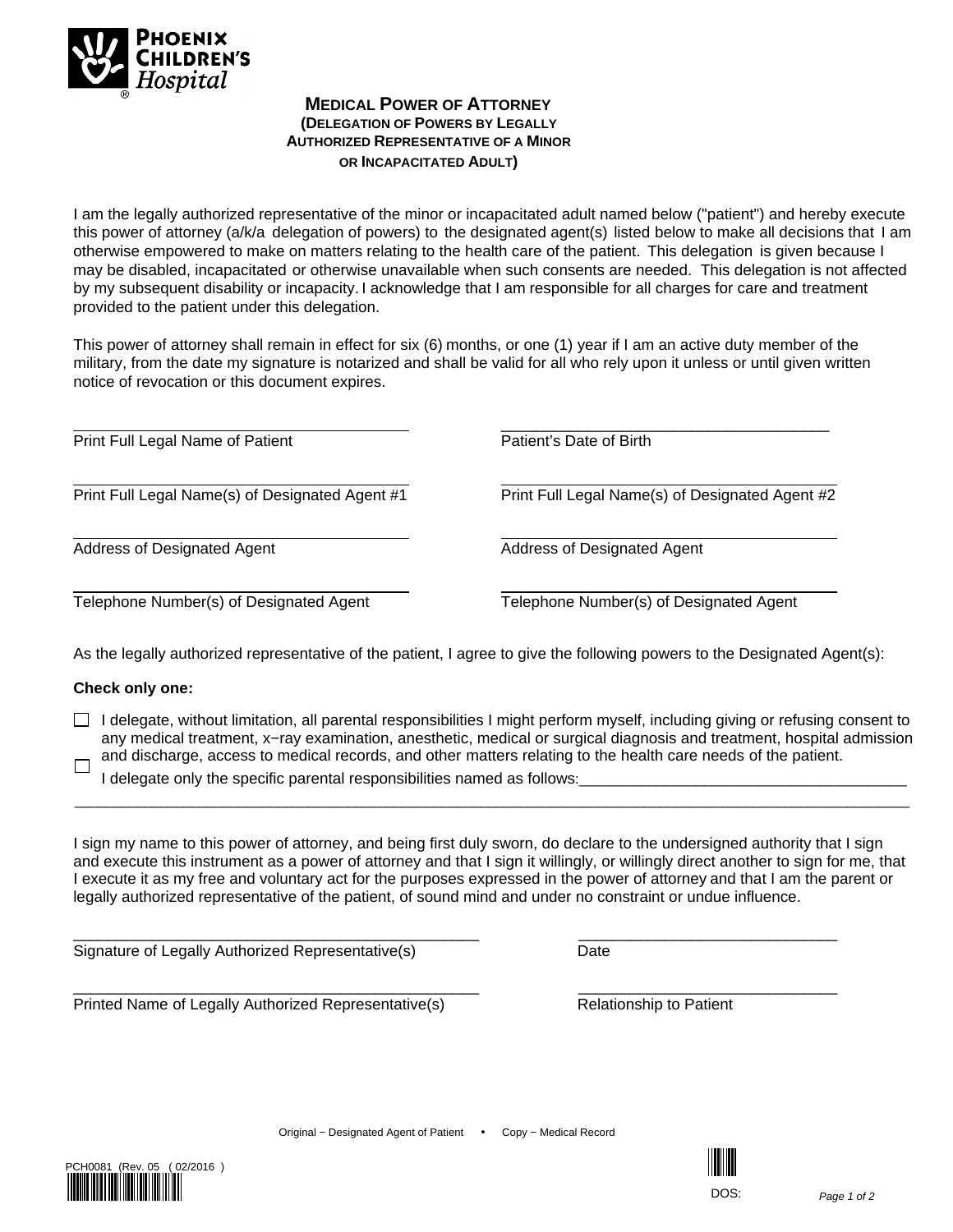

#### **MEDICAL POWER OF ATTORNEY (DELEGATION OF POWERS BY LEGALLY AUTHORIZED REPRESENTATIVE OF A MINOR OR INCAPACITATED ADULT)**

#### **For Witness:**

I, the witness, sign my name to the foregoing power of attorney and declare to the undersigned authority that the legally authorized representative signs and executes this instrument as his/her power of attorney and that s/he signs it willingly, and to the best of my knowledge s/he is of sound mind and under no constraint or undue influence.

Witness Signature Date **Date** 

#### Witness Printed Name

\_\_\_\_\_\_\_\_\_\_\_\_\_\_\_\_\_\_\_\_\_\_\_\_\_\_\_\_\_\_\_\_\_\_\_\_\_\_

(Note: Witness may not be the designated agent, the designated agent's spouse or child, a person related to the parent or guardian by blood, marriage or adoption, the patient's health care decision maker, the notary public, or a person directly involved in the provision of health care to the child at the time of signing.)

#### **Notarization:**

State of Arizona County of

On this\_\_\_\_\_\_day of \_\_\_\_\_\_\_\_\_\_\_\_\_\_\_\_\_\_\_\_,20\_\_\_\_\_\_, before me personally appeared \_\_

(print name of signer/Legally Authorized Representative), whose identity was proved to me on the basis of satisfactory evidence to be the person whose name is subscribed to this document, and who acknowledged that s/he signed the above/attached document willfully.

My commission expires on \_\_\_\_\_\_\_\_\_\_\_\_\_\_\_\_\_\_\_\_\_\_\_\_, 20\_\_

Notary Public

Original − Designated Agent of Patient • Copy − Medical Record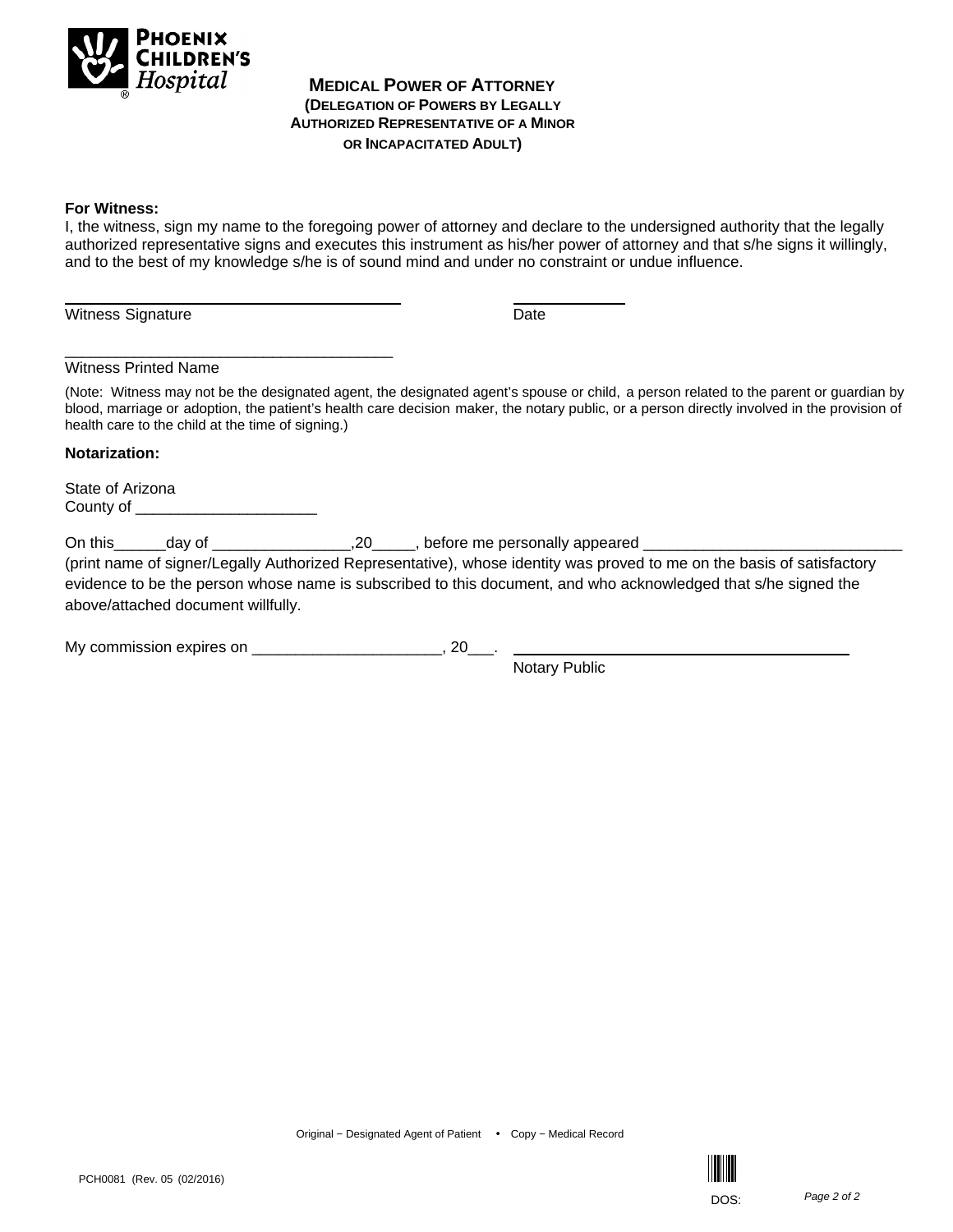

# **Medical Power of Attorney (MPOA) for Treatment of Minor Patient**

Why Your Child Should Have a Medical Power of Attorney (Delegation of Powers by Legally Authorized Representative of a Minor or Incapacitated Adult):

### **Why is it important to fill out a Medical Power of Attorney form for the medical treatment of my child?**

Parents are not always available to take their children to their medical appointments, for example if they are on vacation or are at work. Phoenix Children's Hospital (PCH) cannot legally provide non− emergency care to a minor patient (under age 18) if a parent or legal guardian is not present unless a parent has granted permission.You can also limit the purpose to something very specific (for example: to take a child on vacation, to authorize specific medical treatment, etc.)

# **What is the purpose of the MPOA?**

PCH's MPOA Form is designed to accomplish one or more of the following as specified by the parent(s) and/or legal guardian(s):

- Authorize direct patient care for a child by PCH if a parent or legal guardian is not present.
- Appoint a designated agent to authorize care and treatment for a minor patient.
- Authorize the disclosure of the minor's protected health information to the designated agent, which may be needed to make decisions as delegated on the form.

The parent(s) or legal guardian(s) can appoint more than one person to act as the designated agent in their absence.

# **Who can complete the MPOA form?**

The parent must sign the completed MPOA in front of a notary public and another witness. The witness must also sign. A photo ID for the parent/LAR and witness are required by the Notary. Notarize at least two copies of the MPOA; One for each of the designated agent (s) and the other for the parent granting the power. Make several copies of the MPOA since you will probably have to give a copy to each person or organization that you need to deal with on behalf of the child. Show them the original, and give them the copy. Keep the original in a safe place.

# **Can my child's stepparent give permission for medical care if a MPOA form has not been signed?**

No. Stepparents are not considered legal guardians. If a MPOA form has not been signed, we must contact a parent or legal guardian before providing non−emergency care.